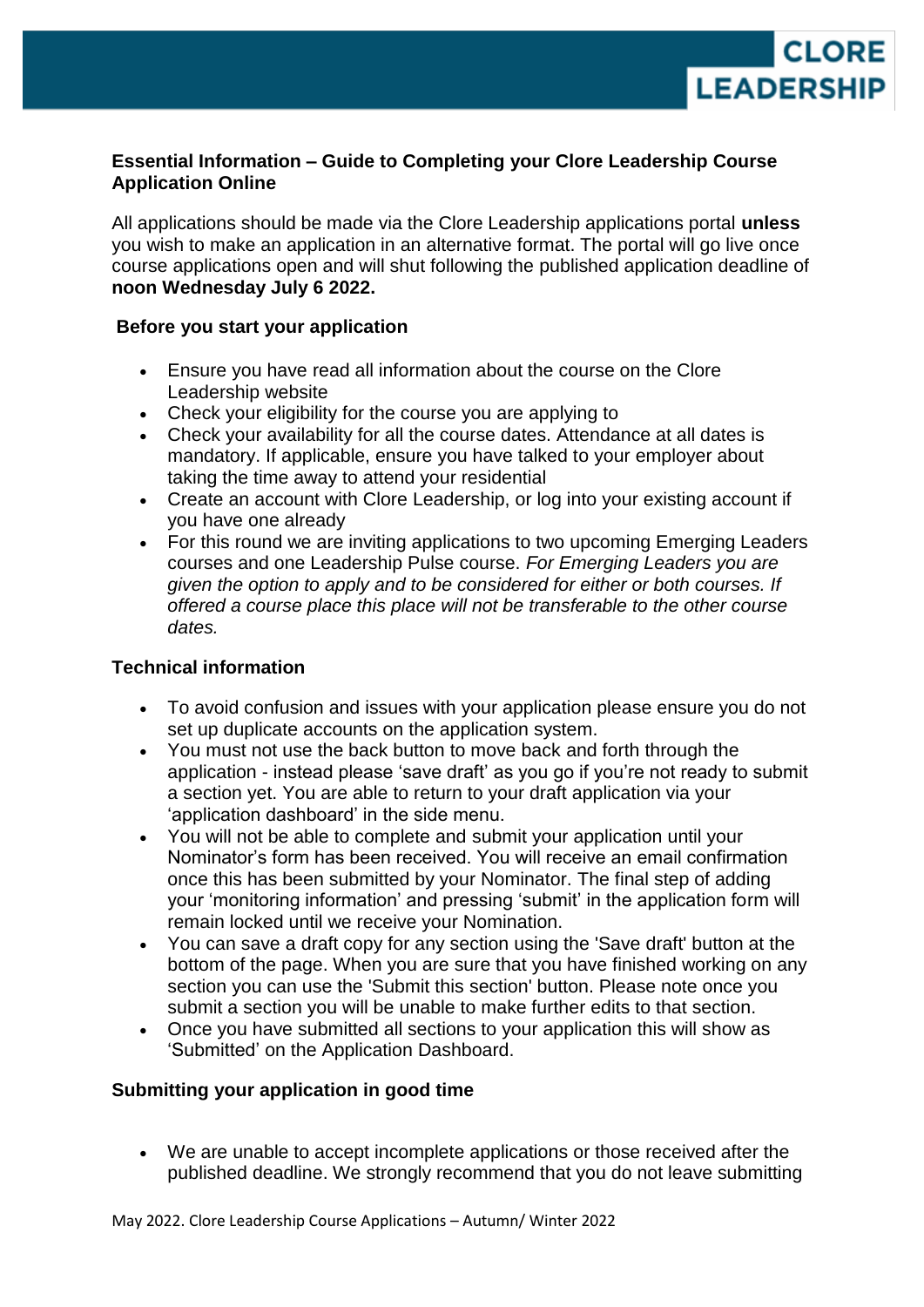

your application, or contacting us with any questions related to your application, until the deadline day as we are likely to be dealing with high volumes of emails during this time.

# **Need Help?**

- For all application related queries contact courses@cloreleadership.org or by phone 020 7420 9433.
- Please help us to help you by contacting us with any queries you may have about making your application well in advance of the applications deadline.
- The team will be available to support you with any queries you may have between **10am - 6pm UK time. We will endeavour to respond to messages as quickly as we can. However, we are a small team so please allow 24 hours for a response to your message.**

### **Making your Course Application**

All applications should be made via the Clore Leadership applications portal **unless**  you wish to make an application in an alternative format. The portal will go live once course applications open and will shut following the published application deadline.

### **Alternative Formats for Applications**

British Sign Language (BSL) versions of this document and our website application information are available.

If you or your Nominator needs to make the application / Nomination in an alternative format, E.g. offline, in Word or in BSL, or need help with completing the application form please let us know courses@cloreleadership.org.

We are a small team so please help us to help you by ensuring that you contact us well in advance, preferably at least a week prior to the application deadline, so we can provide the right support for you.

We may be able to provide support with any costs associated with this. You will still be expected to answer all sections of the form and to make your application by the published deadline.

#### **General Advice for Applicants**

The application form asks for some details about you and your professional experience as well as your leadership aspirations, so we can find out more about you and your leadership potential.

We are looking for applicants who demonstrate:

- · An ambition to lead, with a sense of purpose and vision
- · An understanding of their leadership potential
- Curiosity, reflection and self-awareness.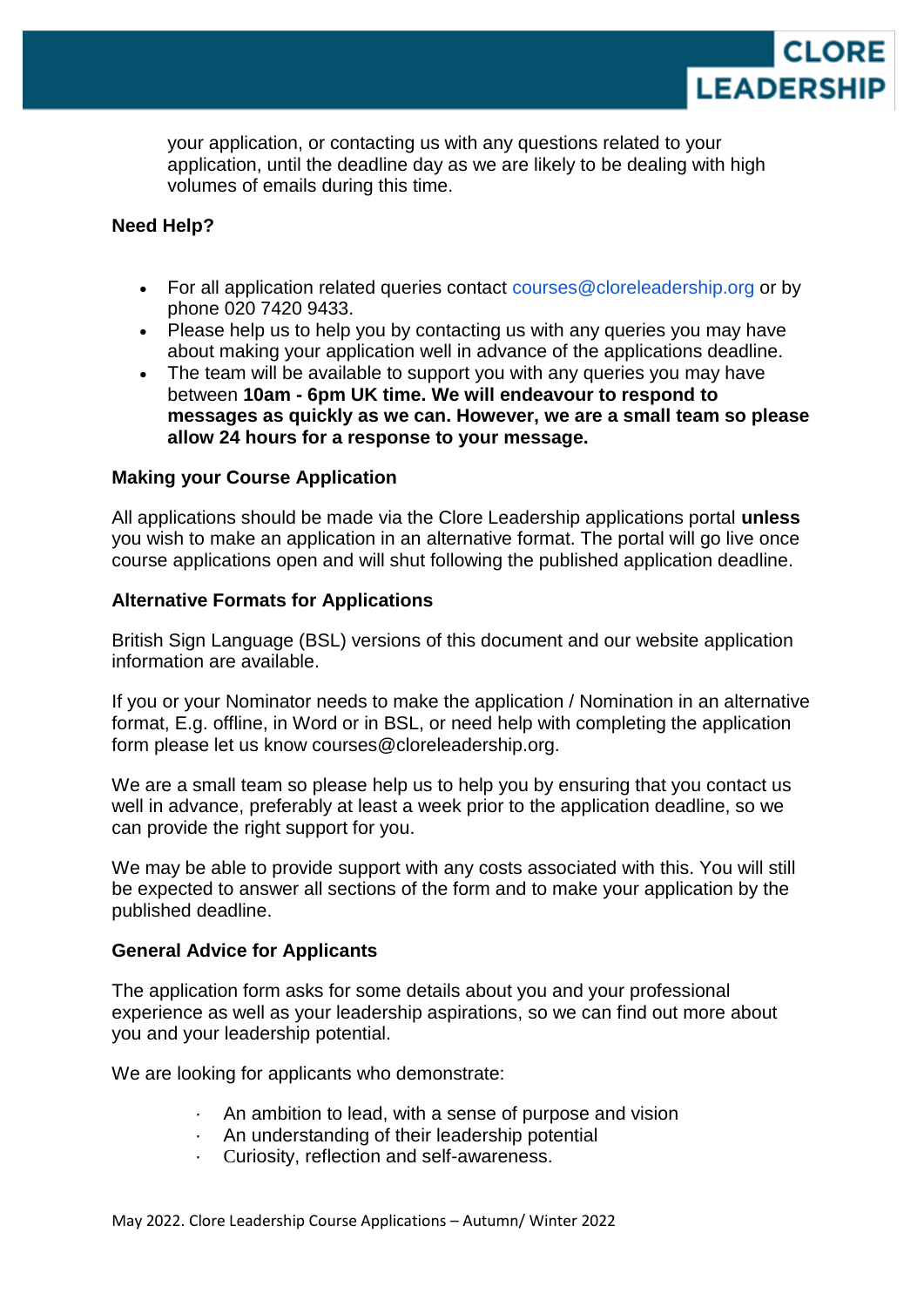

Your application, including the information provided by your Nominator, will be assessed on how well you demonstrate these attributes. You should read the application questions carefully and answer them as honestly and openly as you can. It might be helpful to think about the following:

**Be brave and honest with yourself** - We are not looking for perfectly formed leaders but those with appetite, curiosity and a willingness to develop and grow. This is not a job application; we are looking for potential, rather than just assessing your achievements to date. Be brave, be honest and take the time to really think about whether this is the right programme and the right time for you, and if so why.

**Be open to learning** - Participants on Clore Leadership Courses are regularly taken outside of their comfort zone, and we want you to demonstrate your curiosity and openness to learning so that we know you'll be able to make the most of this opportunity. Leadership isn't about having all of the answers, and your application should express how and where you'd like to expand, and improve your skills and knowledge.

**Write as yourself** - We are looking for leaders who know and are true to themselves. Make sure that you are writing in your true voice and try to allow your personality to come across. Humility, honesty and generosity are all vital qualities for leadership.

### **About the Application Form**

#### **Your Nominator**

As part of your application you are asked to provide details of a Nominator. This should be someone who knows you and your work well. **Please ensure you seek permission from your Nominator in advance and that you give your Nominator enough time to complete their form before the application deadline.** Your Nominator must complete their form before you can submit your final application. Without this, your application cannot be considered.

# **Choosing Your Nominator**

Your Nomination is an assessed part of the application and it is important to ask someone who knows you well, who understands your leadership potential and who can identify how taking part in a Clore Leadership course will benefit you and potentially benefit the sector more widely. Your Nominator should be someone with whom you have worked professionally (E.g. a line manager or someone from a professional partner organisation). When choosing your Nominator, consider who knows your work well and can best provide a detailed, honest and considered endorsement of your leadership potential.

Your Nominator will be contacted via the email address that you supply in your application, so please check you are using the correct email address and that details are entirely accurate. Your Nominator will be asked to set up a Clore Leadership account to be able to complete their Nomination online.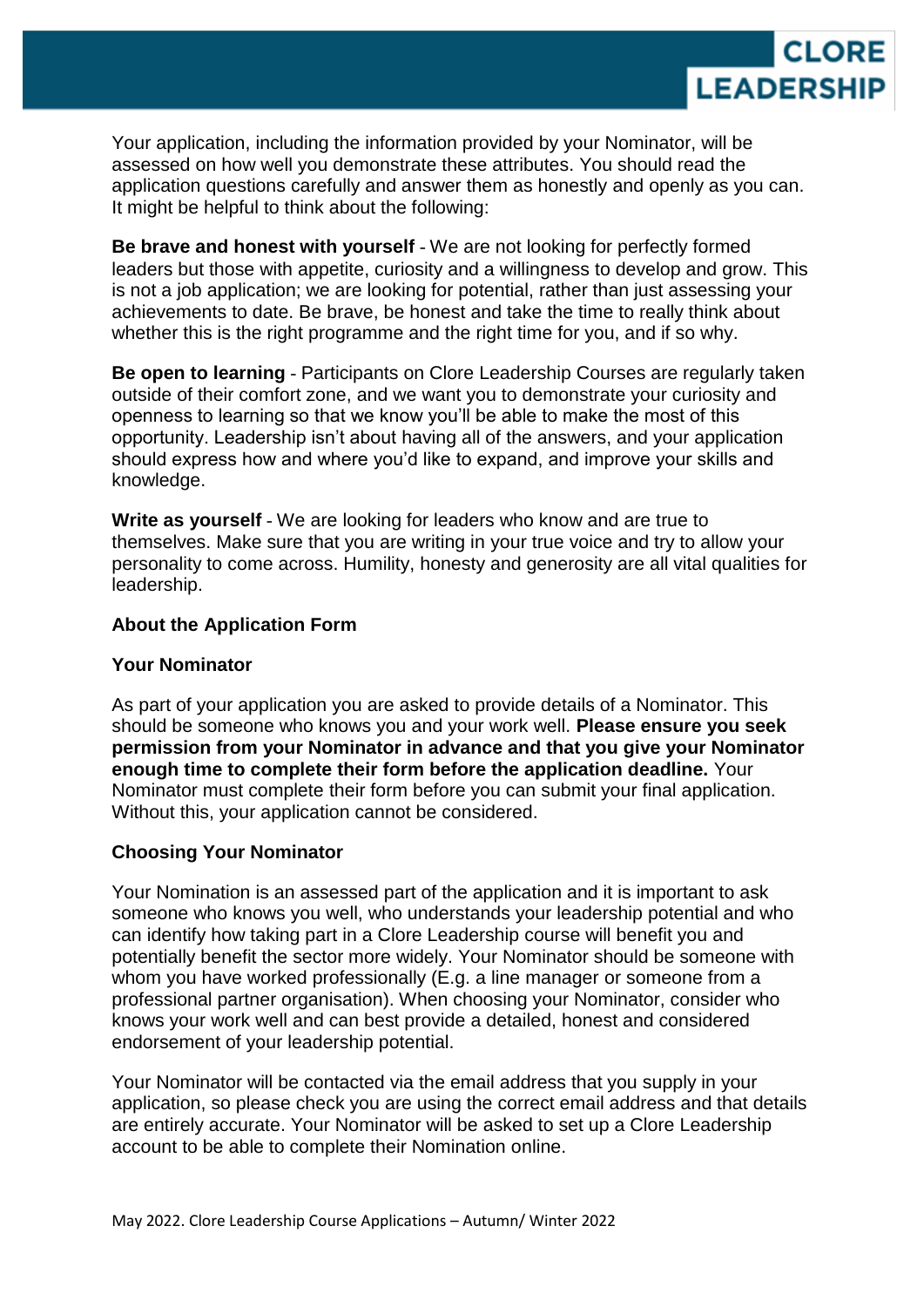

Once your Nomination has been submitted you will receive email confirmation and you will be able to progress to submit your application. You will not be able to view your Nomination.

### **Your professional experience**

Please use this section to tell us about your professional experience and / or any voluntary or unpaid work experience relevant to your application. We recognise and understand that leadership journeys can take many forms so please include any experience you feel demonstrates your leadership experience.

The information you provide here will help us assess whether you evidence the level of experience of initiating and leading people and / or projects required for the programme you are applying for.

# **Your education and vocational training**

This section is optional, as we recognise that leaders' pathways may not include formal education. You can use this section if you wish to provide details of any academic or vocational qualifications that you feel it is helpful for us to know about.

### **Your Bursary and Fees**

Please tell us the size of your organisation or if you are a freelancer. This will have a bearing on which course fee band will apply.

Please also tell us which, if any, bursary you are applying for and how you evidence the eligibility criteria. This information will not affect the allocation of a course place, however will be used to assess whether you evidence the criteria for specific bursary support.

You should read the eligibility criteria for each bursary carefully and use this section to include details about any relevant professional experience or to tell us if you wish to apply for a targeted bursary (E.g. for a D/deaf or disabled applicant). Bursaries are highly competitive and in the case of bursaries targeted at practice, artform or geographic regions you will need to evidence a strong case for support.

#### **Application Questions**

Clore Leadership is keen to nurture cultural sector leaders who want to make long lasting change within the cultural sector. These questions are where we ask you to make a compelling case for yourself, to tell us about your leadership potential, aspirations and how you feel the programme will benefit yourself and the cultural sector. We aren't looking for fully fledged leaders, but we do want to see evidence that you are reflective, curious and determined.

That may seem a lot to fit into a few short questions, so the key is to remember that this is not a job application: we want to hear about you, your strengths and your weaknesses. Consider the questions carefully and answer them as honestly and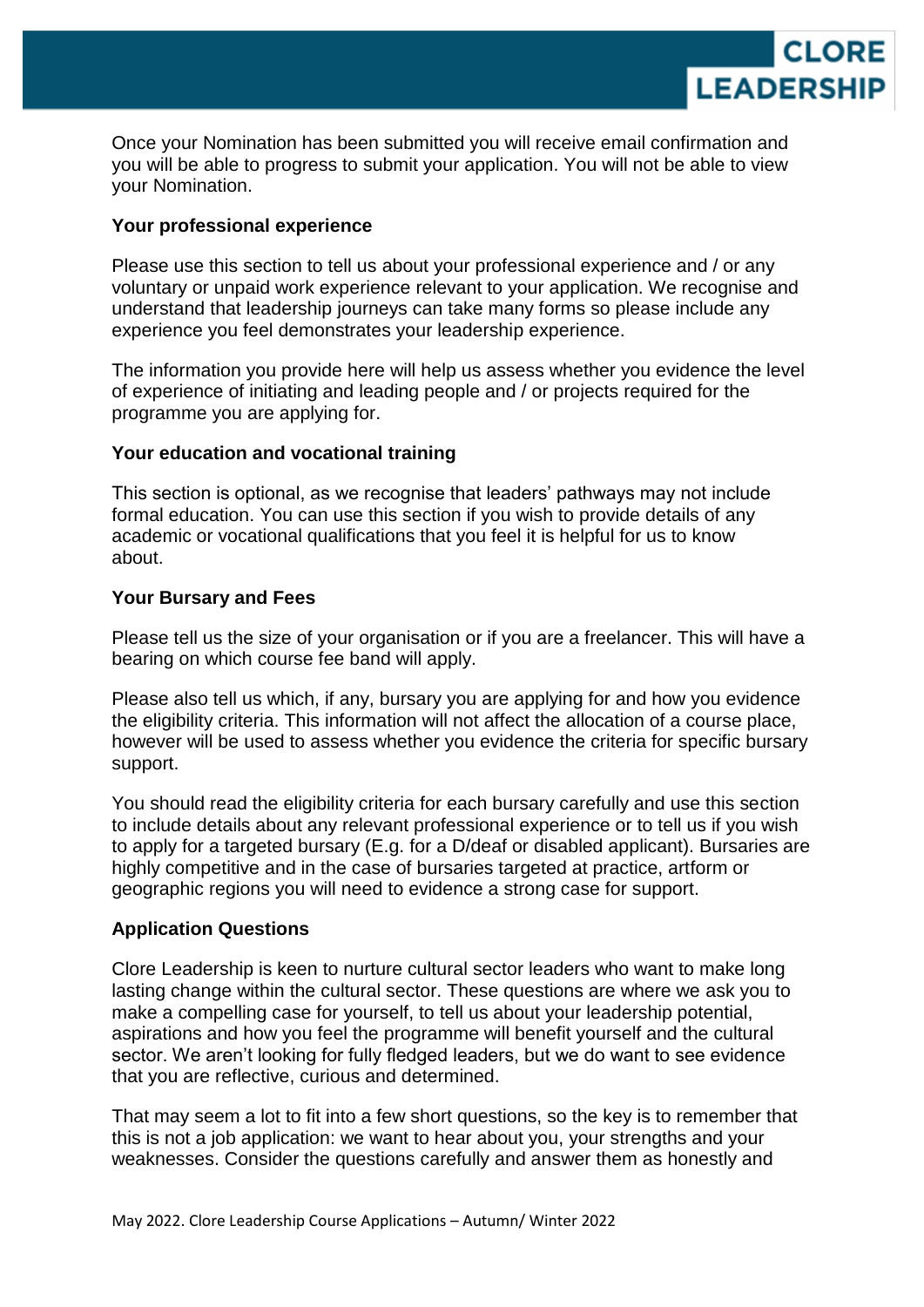

openly as you can. How are you going to grow? How are you going to develop? Why is this the right course for you?

**Q1** We expect applicants to be (or seek to become) innovative change makers. Why do you want to lead and what difference will you make to culture and society in doing so? (250 words max)\*

Here we are looking for evidence of your understanding of leadership, your commitment and purpose as a leader / emerging leader in the cultural sector and what impact you're hoping to make through leadership.

**Q2** How do you imagine this programme will help you achieve your leadership aims? (250 words max)\*

Here we are looking for evidence of your leadership aims and an understanding of how the course will help you achieve them. We are looking for evidence of selfawareness, curiosity and some understanding of where your development needs may lie.

**Q3** Describe a situation in your professional life where you feel you made a wrong decision. What did you learn and what would you now do differently? (250 words max)\*

We aren't looking for fully developed leaders and in this section we are looking to understand how you reflect on your leadership and identify clear learning goals. We are looking for evidence that you are able to assess your strengths and gaps in experience, to navigate and take action through challenges.

**Q4** What do you think are the biggest opportunities and challenges facing the cultural sector over the next 3- 5 years? (250 words)\*

Here we are looking for evidence that you have an understanding of the bigger picture, a sense of where change is possible, and the ambition and drive to be part of any change needed. We want to see that you have purpose in your area of work/ practice and how and where you see the potential for change and impact that extends beyond yourself to the wider sector.

# **Monitoring Information**

The final section of the application, once all sections are completed including that of your Nominator, is the Monitoring Information. You need to complete this section before you can submit your application.

The Monitoring Information helps us to understand a little more about who the applicants to our programmes are. This section is treated in strictest confidence, is not assessed and is not visible to assessors. An option to answer 'Prefer not to Say' is provided.